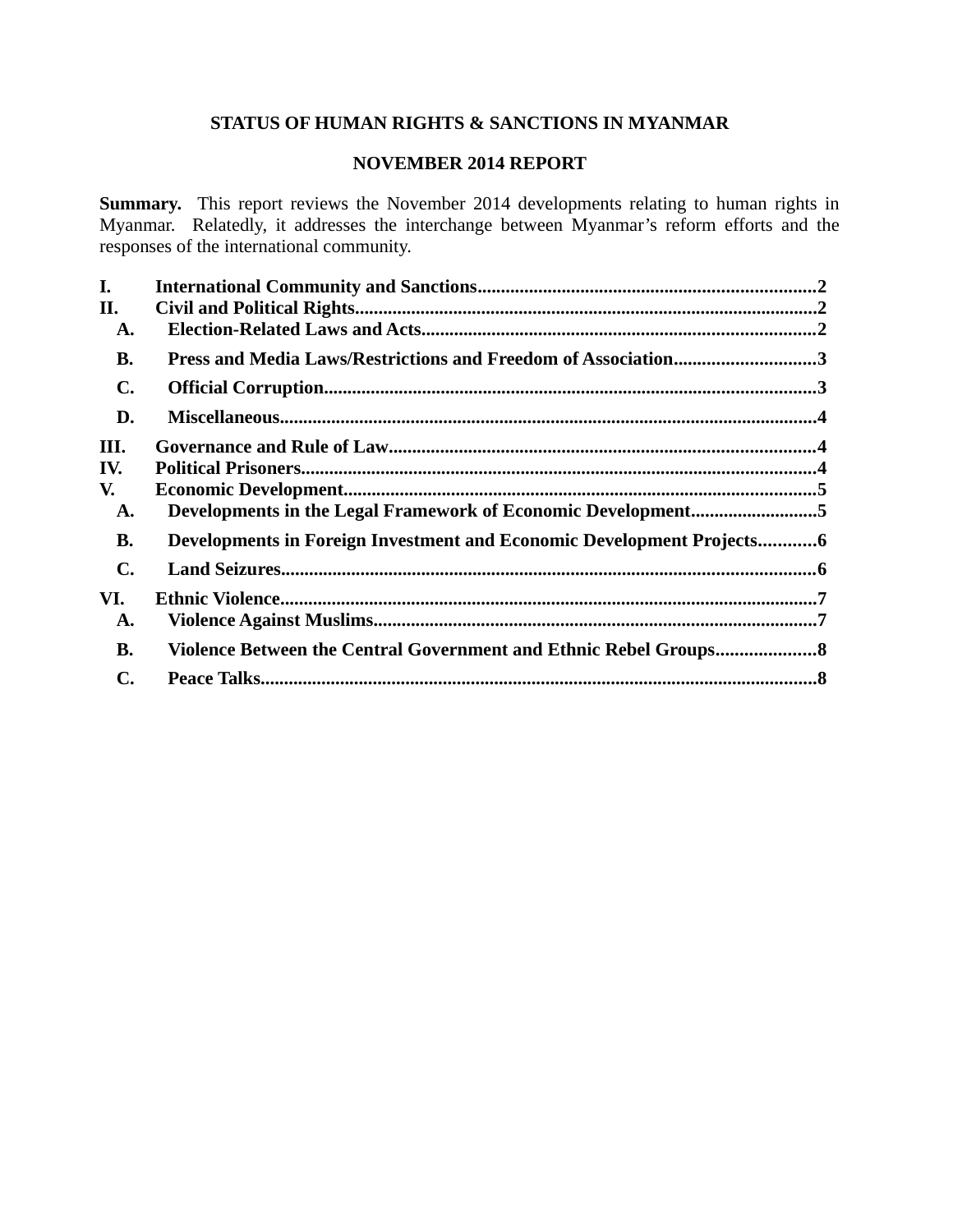#### **I. International Community and Sanctions**

On November 13, United States President Barack Obama met with certain members of Myanmar's Parliament to discuss the country's reform issues, as part of the week's gathering of leaders of Southeast Asian nations in Myanmar's capital. 1 Discussions included topics such as protection of minority rights, cooperation between majority and opposition parties and the prevention of institutional entrenchment that could erode democracy, including the need for an "inclusive and credible process" for the scheduled 2015 general elections. $2$  Certain U.S. officials noted that part of President Obama's trip was meant to send a message of displeasure to Myanma lawmakers and to push the country to improve the pace of democratic progress.<sup>3</sup>

In October, the United States placed sanctions on Aung Thaung, a Myanmar's official with links to attacks on democratic opposition.<sup>4</sup> Myanmar's Parliament passed a bill criticizing the U.S. sanctions and various members of Parliament noted that the decision to blacklist Aung Thaung could damage bilateral relations.<sup>5</sup>

Harvard Law School released a report suggesting that Myanmar's home minister Ko Ko and two current senior military commanders may have committed war crimes when serving under the previous military junta.<sup>6</sup> The report cited instances of soldiers forcibly removing and relocating civilians from conflict zones, firing mortars on villages, shooting at fleeing villagers, destroying homes, crops and food stores, laying landmines in civilian areas, enslaving villagers to work as porters and capturing and executing civilians.<sup>7</sup> The lead author of the report, Matthew Bugher, expressed concern that the practices outlined in the report have persisted to current day events in Myanmar, including within Shan state and Kachin State.<sup>8</sup>

On November 18, Bank of Tokyo Mitsubishi UFJ was fined \$315 million in penalties for misleading New York's banking regulator about transactions involving countries subject to U.S. economic sanctions, including Myanmar.<sup>9</sup>

On November 25, Amnesty International released a report criticizing development of the Letpadaung copper mine in Sagain Region as posing a serious threat of human rights abuses and environmental risk.<sup>10</sup> The development is slated to go ahead nearly two vears after police attacked a peaceful protest against the project in November of 2012, during which at least 99 monks and 9 other protestors were injured.<sup>11</sup>

## **II. Civil and Political Rights**

### **A. Election-Related Laws and Acts**

On November 10, the Myanmar Parliament denounced the decision by the U.S. Treasury Department to blacklist Aung Thaung, a Myanma politician and businessman.<sup>12</sup> Parliament warned that this decision could adversely affect U.S.-Myanmar relations and parliamentary efforts to bring reconciliation and develop the rule of law in the country. $^{13}$ 

On November 24, the upper house of Parliament approved by majority vote the adoption of a proportional representation system for all future elections to the house at a union level and for all states and regions.<sup>14</sup> The upper house will now hand over the proposal to the Union Election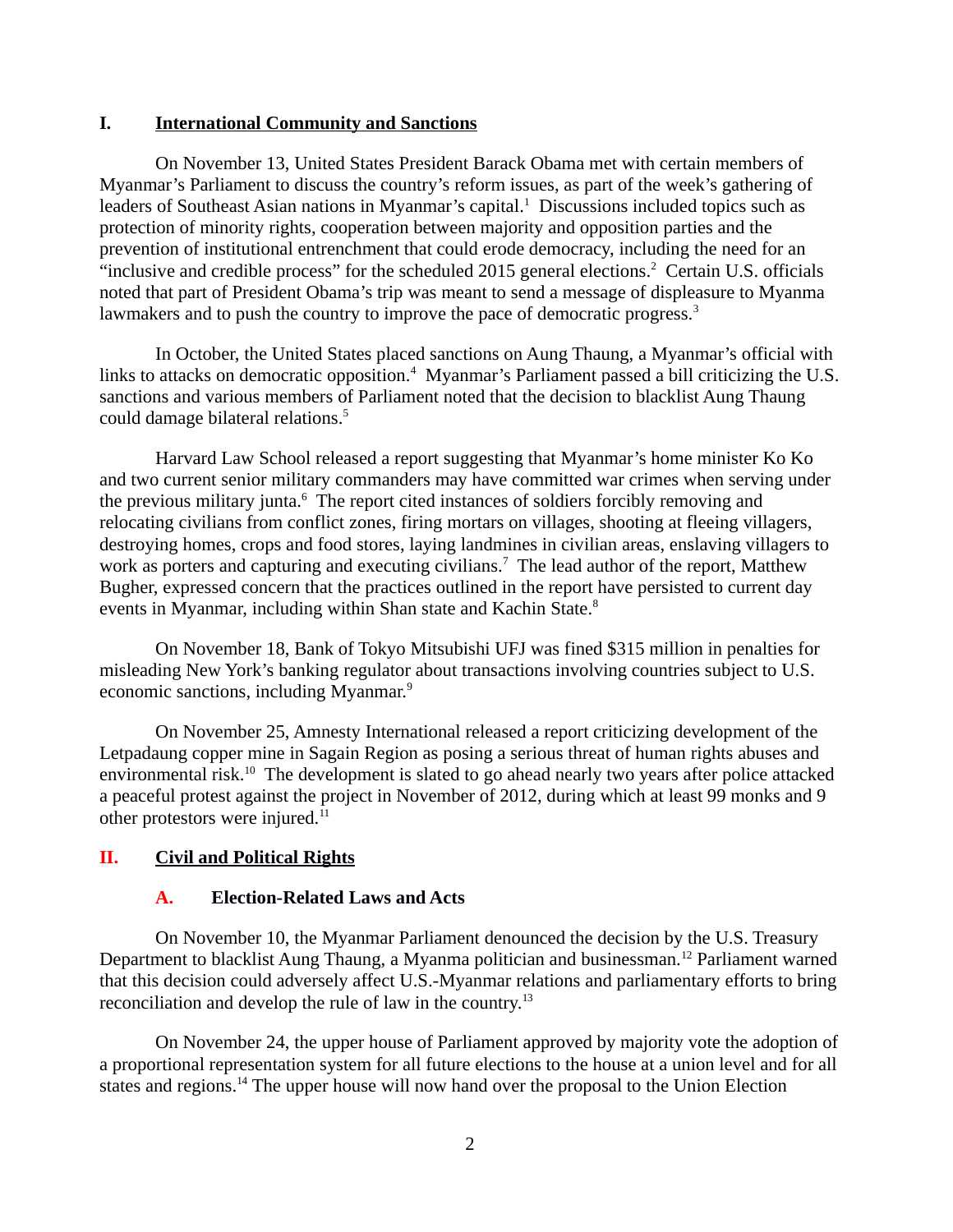Commission.<sup>15</sup> The proposal was passed after the lower house had voted to keep the electoral system as a first-past-the-post system.<sup>16</sup>

On November 25, Parliament unanimously endorsed talks among Aung San Suu Kyi, President Thein Sein, the speakers of the two houses of Parliament, military chief General Min Aung Hlaing and a member of a party representing an ethnic minority party.<sup>17</sup> The talks are aimed toward amending the country's constitution, which was drafted by the military and prevents Suu Kyi from being eligible to run for president.<sup>18</sup> The proposal for the talks originated with the ruling party.<sup>19</sup> However, on November 27, Myanmar's military turned down a dinner invitation from opposition National League for Democracy leader Suu Kyi, after the Nobel laureate sought to build ties ahead of the talks.<sup>20</sup>

## **B. Press and Media Laws/Restrictions and Freedom of Association**

The body of Ko Par Gyi, a freelance journalist who was shot by the army, was exhumed, revealing signs that he was tortured before he died, according to his wife.  $^{21}$  He was detained by the military while covering clashes between the army and ethnic Karen rebels in Mon state in September.<sup>22</sup> The military maintains that he was shot while trying to escape last month.<sup>23</sup>

In an open letter, Executive Director of the International Press Institute Alison Bethel McKenzie urged Myanmar's Attorney General Dr. Tun Shin to ensure that an investigation being conducted in connection with the death of the journalist, also known as Ko Aung Kyaw Naing, is speedy and transparent.<sup>24</sup> She also called for the release of five imprisoned Unity Weekly staff members who were arrested in January and convicted in July on charges of violating the country's Official Secrets Act.<sup>25</sup> Furthermore, President Obama pressed for greater freedoms for reporters in Myanmar.<sup>26</sup>

According to the Committee to Protect Journalists, at least nine journalists have been sentenced to prison in Myanmar this year.<sup>27</sup> During the third week of November, Religion Newswriters assembled 15 journalists, editors and media professionals for a four-day training on religious freedom and conflict reporting.<sup>28</sup>

## **C. Official Corruption**

In early November, more than 200 residents of Pantanaw Township protested in front of a Pantanaw courthouse to highlight the practices of one judge, Thida One, who has been alleged to have taken bribes and engaged in other abuses of judicial power.<sup>29</sup> The protest was reported in local media as being the "first demonstration by locals against a township judge."<sup>30</sup>

Allegations of corruption have also been recently made against Myanma security forces in connection with the migration of Rohingya Muslims. According to a report by Fortify Rights, police, navy and army officials have been working with transnational crime syndicates by escorting boats full of Rohingya Muslims in exchange for passenger bribes, with some officials earning approximately \$7,000 per boatload.<sup>31</sup>

On November 12, Parliament unanimously approved an increase in the salaries of members of Parliament and civil servants for next fiscal year. $32$  Proponents of the passed measure argued that underpayment of civil servants was a key contributing factor to official corruption.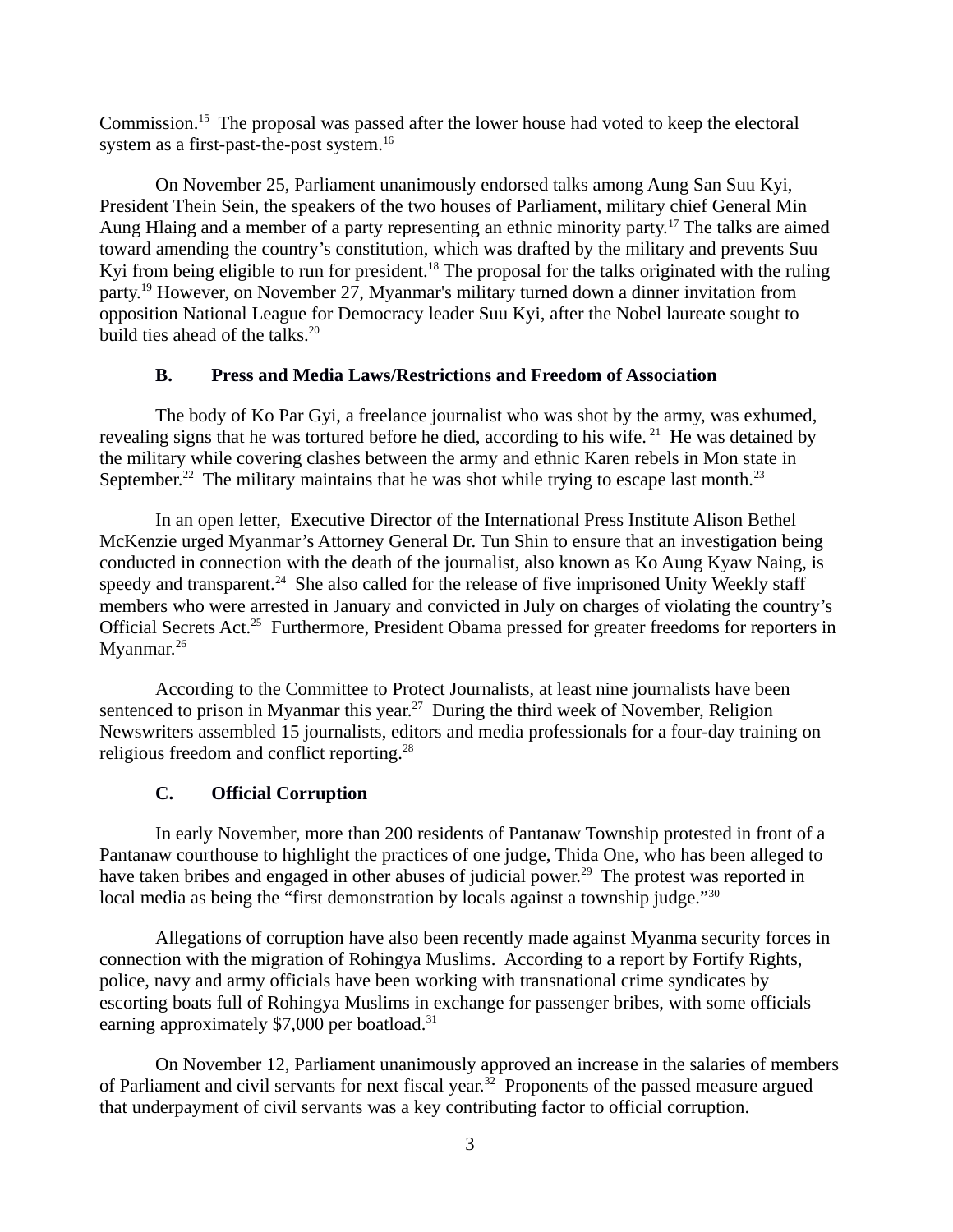Opposition leader Aung San Suu Kyi unsuccessfully sought to limit the pay increases to civil servants only.<sup>33</sup>

### **D. Miscellaneous**

In mid-November, President Obama met with Myanma officials, including President Thein Sein.<sup>34</sup> Obama and Thein Sein "discussed the specific situation in Rakhine State and the need to work towards a situation in which the Muslim minority there is protected and their rights are respected." $35$  They also discussed necessary legal and regulatory reforms. $36$  In conjunction with President Obama's visit, the United States, together with the Myanma, Japanese and Danish governments, announced a new initiative to "help modernize Burma's labor code, improve compliance with international labor standards, and foster a robust dialogue between the government, business, labor and civil society."<sup>37</sup>

A report in late November by the UK Parliament's Foreign Affairs Committee recommended that the UK government push for the re-imposition of European economic sanctions against Myanmar "if there is no progress over the next 12 months" with regard to human rights.<sup>38</sup>

### **III. Governance and Rule of Law**

Aung San Suu Kyi criticized President Thein Sein's proposed series of high-level meetings with various military, political and ethnic leaders which kicked off at the end of last month, expressing doubt at the practicality of holding meetings with so many parties and reemphasizing her previous proposal for four-way talks.<sup>39</sup> The meetings are meant to facilitate the amending of the country's constitution, which was drafted by the military.<sup>40</sup> President Thein Sein defended the meetings, calling the inaugural meeting "the start of a new political culture".<sup>41</sup>

President Obama gave his support to Suu Kyi early in the month, expressing his opposition to the current constitutional block to her presidential eligibility.<sup>42</sup> He did not explicitly endorse Suu Kyi, who emphasized the importance of the process over the result, saying that she would "rather lose than win in the wrong way."<sup>43</sup> President Obama's visit to Myanmar also included an address to the country's young citizens, in which he praised their generation's potential.<sup>44</sup>

## **IV. Political Prisoners**

Myanmar's government stated this month that 27 political prisoners who remain behind bars, despite requests for amnesty by certain rights groups, are still incarcerated for committing other crimes.<sup>45</sup> The defense of the continued detainment of these 27 individuals came after the Assistance Association for Political Prisoners ("AAPP") and Former Political Prisoners Society ("FPPS") reported there were still 30 political prisoners in confinement.<sup>46</sup> The Global New Light of Myanmar, a state-run newspaper, wrote that "[i]t was found that three of the prisoners have been released and the remaining 27 prisoners committed other crimes. Their sentences for political activities have been annulled under [an] order of the President's Office dated 30 December 2013."<sup>47</sup>

Bo Kyi, joint secretary of the AAPP said that the statement put forth by the Global New Light of Myanmar is not complete: "The three who were released since their imprisonment finished were not subject to the amnesty. The other 27 were arrested for politically motivated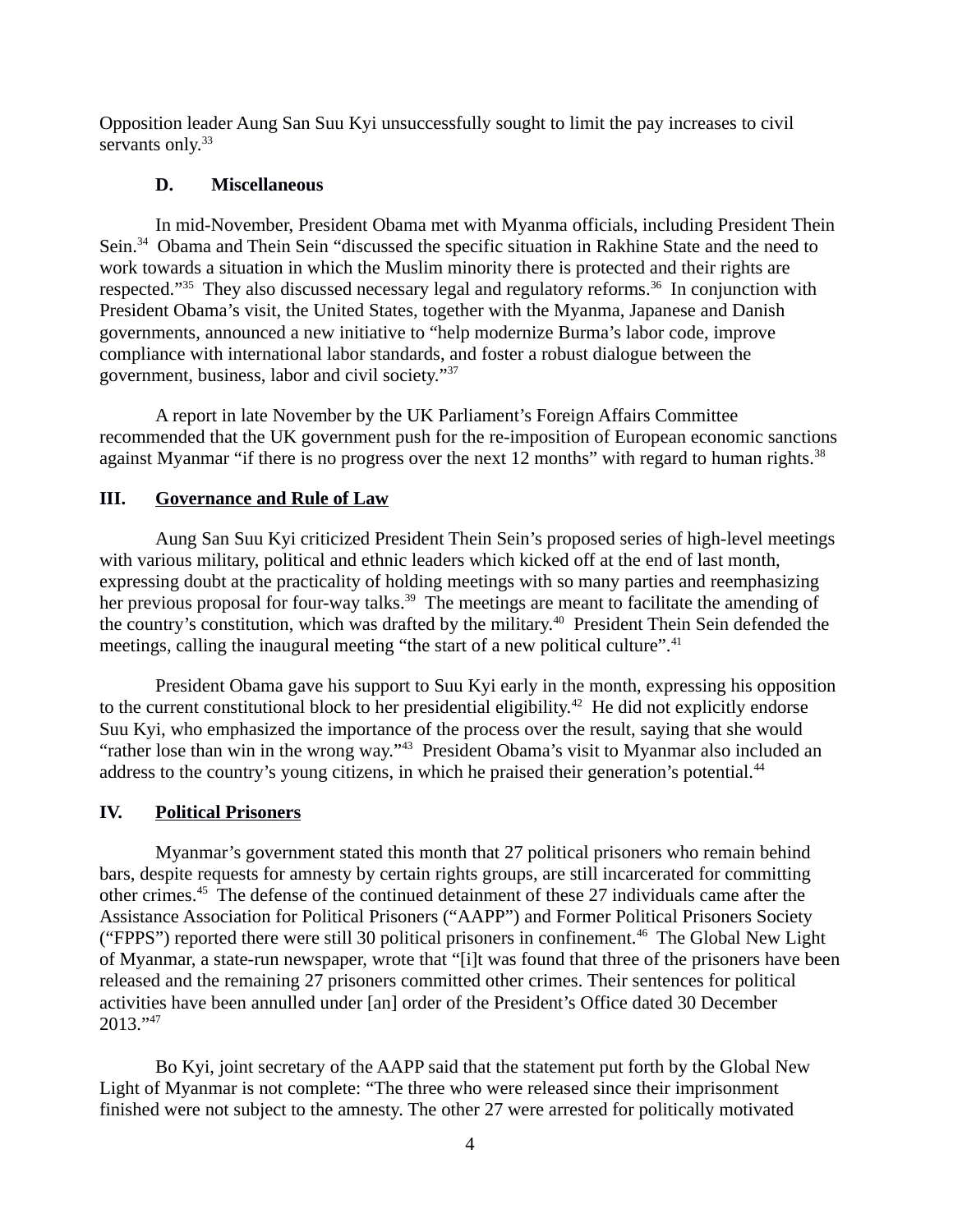reasons, and sentenced with other additional alleged criminal charges during the military dictatorship."<sup>48</sup>

A former political prisoner named Win Cho was approved this month as an eligible candidate for upcoming municipal elections in Rangoon.<sup>49</sup> He was initially denied the right to run on grounds that he omitted biographical information concerning time he spent in prison on political charges.<sup>50</sup> This denial was overturned by the city's election commission.<sup>51</sup>

## **V. Economic Development**

### **A. Developments in the Legal Framework of Economic Development**

### *Rules and Regulations for Securities Exchange*

Ahead of the opening of the Yangon Stock Exchange, which is planned for October 2015, Deputy Finance Minister Dr. Maung Maung Thein has announced that the final set of rules and regulations for securities exchange has been finalized.<sup>52</sup> The final rules are made up of a total of 213 points, according to Dr. Thein.<sup>53</sup> A joint working committee comprising of the Myanmar Securities Exchange Centre, the Central Bank of Myanmar, Myanmar Economic Bank, the Attorney General's Office and the Policy Research Institute under the Ministry of Finance in Japan had worked on the rules and regulations to lay the groundwork for a stock market in Myanmar.<sup>54</sup>

## *Central Bank of Myanmar - Telebanking Rules*

The Central Bank of Myanmar weighs plans of Telenor and Yoma Bank, who jointly propose to bring non-bank-led mobile banking to Myanmar.<sup>55</sup> In July, a senior Central Bank official told The Myanmar Times that there were plans to allow non-bank-led mobile payment licenses, in addition to bank-led mobile payment licenses which have been in place for nearly a year and have allowed certain banks to operate mobile banking systems.<sup>56</sup> Telenor Myanmar CEO Petter Furberg envisions that the non-bank-led platform will enable someone wishing to transfer money from Yangon to an aunt in Mandalay to do so by buying an amount, such as 10,000 kyat, from a mom-and-pop shop, for which the agent would input the figure on her phone, and both sides would get a receipt acknowledging the transfer.<sup>57</sup>

## *Privatization of Yangon Electricity*

The Yangon Electricity Supply Board ("YESB") has announced that it will begin to facilitate private investment from early next year, with a view to the potential complete privatization of the city's electricity transmission over time.<sup>58</sup> The YESB is currently deciding upon a model for private sector collaboration in discussion with experts and the Rangoon Region government.<sup>59</sup> Currently, the YESB operates under the Ministry of Electric Power to supply electricity, maintain transmission lines and install new digital meters across Yangon; however, the service is often subjected to criticism as a result of frequent outages, which stem from faulty and outdated infrastructure.<sup>60</sup> Private investment would allow for a dramatic upgrade of the network, according to the YESB.<sup>61</sup>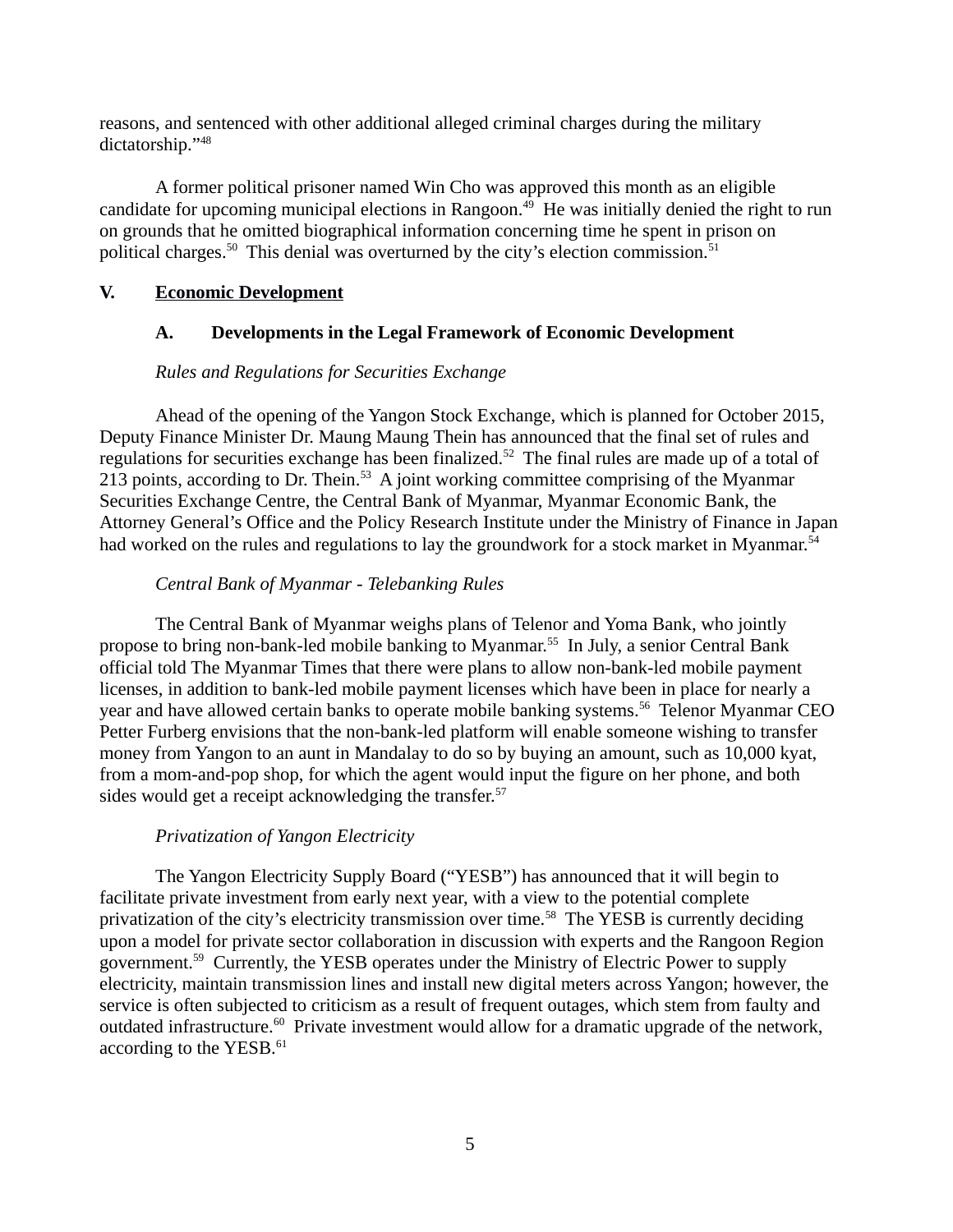#### **B. Developments in Foreign Investment and Economic Development Projects**

Amidst record foreign investment, the Myanma government continues to solicit still more foreign investment in an effort to create local jobs.<sup>62</sup> Both foreign governments (in the form of aid) and foreign businesses are obliging. The EU announced this month that it will pledge 257 million euros over the next three years.<sup>63</sup> This aid is intended to fund rural development, political reform, and peace initiatives in a wide range of areas such as health, education, trade, the environment, and human rights.<sup>64</sup> Japan also recently offered a \$250 million loan for development projects.<sup>65</sup> Even Belarus has piped up, albeit in an effort to expand trade and economic coordination instead of offering aid.<sup>66</sup>

Chinese businesses are leading the way in private foreign investment in Myanmar.<sup>67</sup> To date, China has invested a total of \$14 billion (via 58 businesses), Singapore \$6.6 billion (106 businesses), and Hong Kong \$6.5 billion (via 73 businesses).<sup>68</sup> Myanmar this month signed deals with China worth \$7.8 billion in the areas of energy, agriculture, telecommunications, infrastructure, and finance. $69$  Unsurprisingly, Asian companies are expected to continue to be Myanmar's largest source of foreign investment: one of four Asian firms is currently eyeing Myanmar.<sup>70</sup> Investment from outside of Asia continues, however, as BMW this month opened operations in Yangon. $71$ 

Development of the energy sector continues to surge, also in partnership with the international community. Myanmar will build 41 new power plants over the next 15 years.<sup>72</sup> According to Myint Oo, Director of the Ministry of Electric Power, this plan will shift Myanmar's focus from hydropower to other energy sources, including coal, natural gas, solar, and wind.<sup>73</sup> Part of the recently-inked \$7.8 billion package of deals with China includes the building of these natural gas power plants.<sup>74</sup> GE has agreed to assist in upgrading Myanmar's existing gas turbines, as well as its new power plants. $75$ 

New construction continues apace.<sup>76</sup> The supply of high-end residences in Yangon will quadruple by 2017.<sup>77</sup> Not coincidentally, the Philippine property giant Ayala Land has decided to enter the real estate market in cooperation with local firms.<sup>78</sup> France, too, wants in: French cement maker Lafarge has opened a repacking factory at a cost of around \$20 million.<sup>79</sup> The company intends to further invest approximately \$500 million, as it expects the price of building materials to soar.<sup>80</sup>

Not to be left behind, technology is also taking off. Startup Bindez (which stands for "Burmese index") is a Google-like tool aimed at helping Myanma people find information in their own language.<sup>81</sup> Another startup, NEX, has received European finance to develop "Fyre," a web-based program that helps businesses build their own applications.<sup>82</sup> Ooredoo, the telecom giant, has established a startup incubation program called Ideabox.<sup>83</sup> Additionally, Myanmar has announced it will permit foreign ISPs to enter the national market. $84$ 

#### **C. Land Seizures**

According to a report released by the Myanmar National Human Rights Commission ("MNHRC"), nearly 45% of all complaints received by the MNHRC stem from land disputes, the highest proportion of such complaints since the commission was founded three years ago.<sup>85</sup> From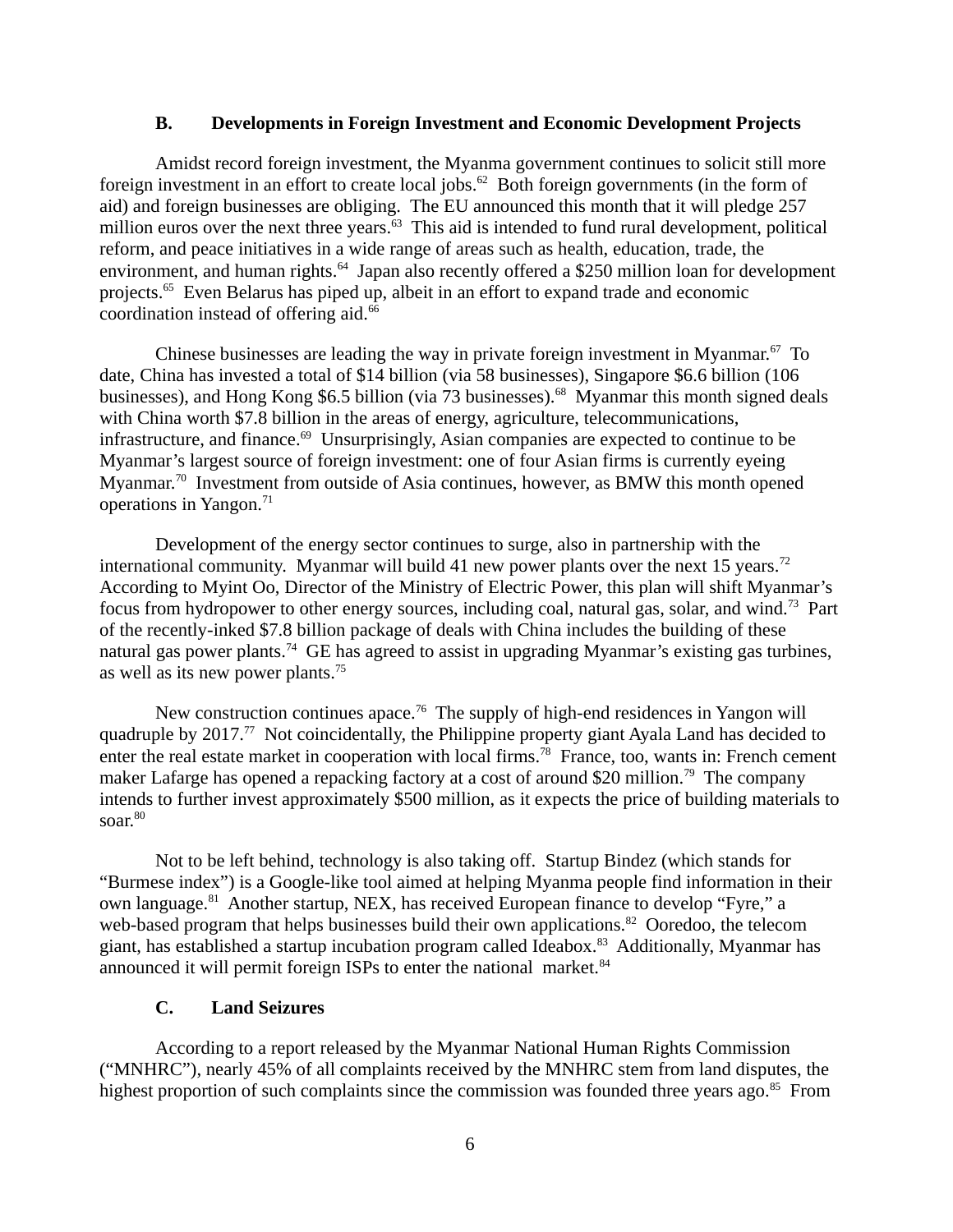January to the end of August this year, 547 of a total 1,220 complaints received by the MNHRC were land disputes.<sup>86</sup> Officials said that the disputes are related to the 2012 Farmlands Act, which requires farmers to seek permission to cultivate their land from their township.<sup>87</sup> Aung Kyaw Kyaw, interim Upper Myanmar advisor of the Myanmar Farmer Association, reported that traditional landowners and slash-and-burn cultivation farmers in ethnic states faced difficulties in registering their farms under the Farmlands Act.<sup>88</sup> Section 12 of the Farmlands Law prevents farmers from changing crops without permission from township authorities, allowing farmland to lay fallow.<sup>89</sup> Violations of Section 12 can result in fines and eviction for farmers, and failure to comply with an order from the Central Farmland Management Body can result in fines of up to 500,000 kyat (\$500) and a prison term of up to two years. $90$ 

In early November, the Ethnic Community Development Forum ("ECDF") released a statement criticizing Myanmar's draft National Land Use Policy for failing to protect small-scale farmers and ethnic minorities. $91$  In particular, the ECDF took issue with the government's plan to convert what it considers "wasteland" into "productive" land by selling it to large-scale agriculture and industrial companies; the ECDF did not accept the classification of any land as "Vacant, Fallow, Virgin Land," claiming that there is no such unused property in ethnic territories. $92$ Researchers have claimed that as of March 2012, the Myanmar government had allocated 3.5 million hectares of land to local agribusiness companies—the vast majority of which were affiliated with the Myanmar military.<sup>93</sup> During this "allocation" process, researchers claim that smallholder farmers were forcibly evicted, received scant compensation and were even arrested for protesting.<sup>94</sup> According to the ECDF, large-scale development projects launched in ethnic areas where ongoing armed conflict has already ravaged communities have a tendency to exacerbate old conflicts and spark new clashes, with a prime example being the role played by the Myitsone Dam in sparking widespread conflict in Kachin State.<sup>95</sup>

The ECDF rejected the draft land use policy on the grounds that the three-week public comment period was insufficient to allow adequate public input and stated that there is an immediate need to postpone all investments in ethnic areas in order to avoid further land conflict.<sup>96</sup>

On November 17, some 200 local farmers marched through the streets of Nattalin township in Bago Region in protest of what they claimed to be a misappropriation of their land by the local Settlement and Land Records Department.<sup>97</sup> After approximately 450 acres of land belonging to farmers in Nattalin township were confiscated in 1991, the Myanmar army and various local government departments had recently agreed to return the plots to their original owners.<sup>98</sup> However, protesters accused the local Settlement and Land Records Department of selling off plots to third persons or leasing land rather than returning the land to its original owners.<sup>99</sup> While the Nattalin protests were held with official permission from the local police, the protesters were nevertheless confronted by the police who threatened legal action against them for allegedly breaching the terms of the protest permit. $100$ 

### **VI. Ethnic Violence**

### **A. Violence Against Muslims**

November saw the continuance of the surge in Rohingya fleeing Myanmar.<sup>101</sup> According to the director of the Arakan Project, Chris Lewa, soldiers and border guards in Arakan State, where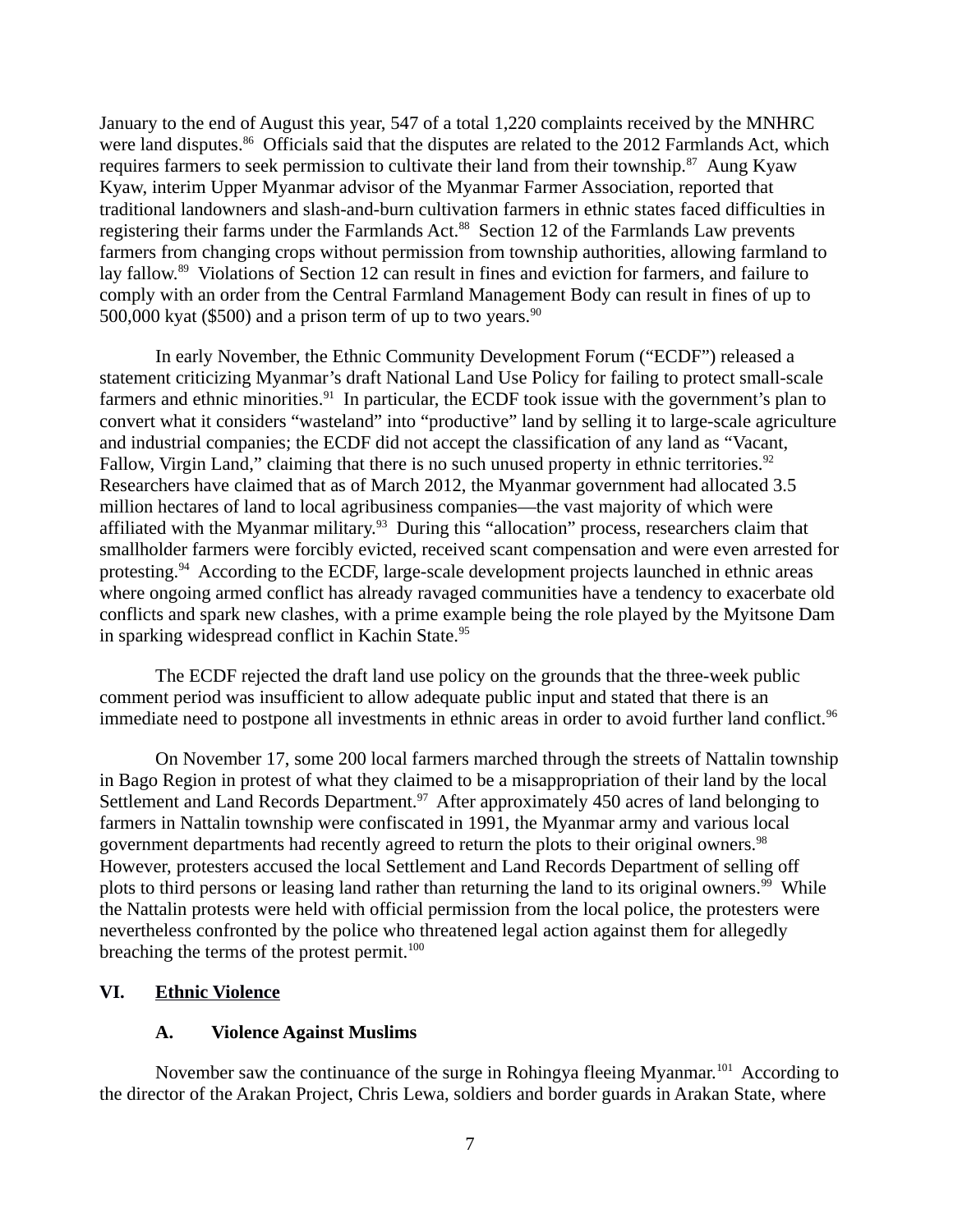most of the estimated 1.3 million Rohingya live, are engaging in a "campaign to create fear and to get them to leave."<sup>102</sup> Lewa further highlighted a number of atrocities recently committed against the Rohingya, including the deadly torture of at least four Rohingya men in Arakan State, the brutal beating by soldiers and border guards of young men grabbed off the streets without any clear explanation and the arrest of more than 140 people in two dozen villages on what Lewa states appear to be trumped up charges. $103$ 

According to a release issued by the non-profit human rights organization Fortify Rights, Myanmar, state security forces are complicit in and even profiting from the human trafficking and smuggling of Rohingya by collecting payments from Rohingya asylum seekers fleeing Myanmar in ships operated by criminal syndicates.<sup>104</sup> In some cases, the Myanmar Navy even escorted boats operated by criminal gangs out to international waters.<sup>105</sup>

United Nations Secretary General Ban Ki-Moon, who was in Myanmar this month attending the Association of Southeast Asian Nations Summit, spoke at a press conference about the "serious humanitarian issue" of displaced Rohingya and noted that he "encouraged the leaders of Myanmar to uphold human rights, take a strong stance against incitement and ensure humanitarian access to Rohingya living in vulnerable conditions."<sup>106</sup>

# **B. Violence Between the Central Government and Ethnic Rebel Groups**

A November 19 attack by government forces on a Kachin Independence Army ("KIA") training school resulted in the death of 23 trainees.<sup>107</sup> The trainees belonged to the All Burma Students' Democratic Front, the Arakan Army, the Chin National Front and the Ta'ang National Liberation Army, all KIA allies. Four Kachin commanders were also injured in the attack.<sup>108</sup>

Observers at a meeting between the Nationwide Ceasefire Coordination Team ("NCCT") and the Myanmar Peace Center, a government-affiliated institute involved in the ceasefire negotiations, said the attack damaged trust between both sides and that the ethnic groups (especially the KIA, which is one of the largest and is influential within the NCCT) were wary of the government's intentions.<sup>109</sup> The military said that the attack was meant to be a "warning" in response to KIA artillery strikes on government soldiers who were building a road.<sup>110</sup> The KIA said that the government claim is "inconsistent with what actually happened."<sup>111</sup>

## **C. Peace Talks**

Although the attack by government forces on the KIA training school has increased tensions, a meeting between the Myanmar Army Commander-in-Chief Min Aung Hlaing and leaders of the Karen National Union ("KNU") resulted in some hopefully positive dialogue on the prospects for achieving a nationwide ceasefire.<sup>112</sup> During the meeting, according to KNU representatives, the commander reaffirmed his support for the stalled nationwide ceasefire process.<sup>113</sup> As noted in our September and October Reports, although the last round of talks failed to achieve a full resolution due to a variety of issues, talks are expected to resume in December.<sup>114</sup>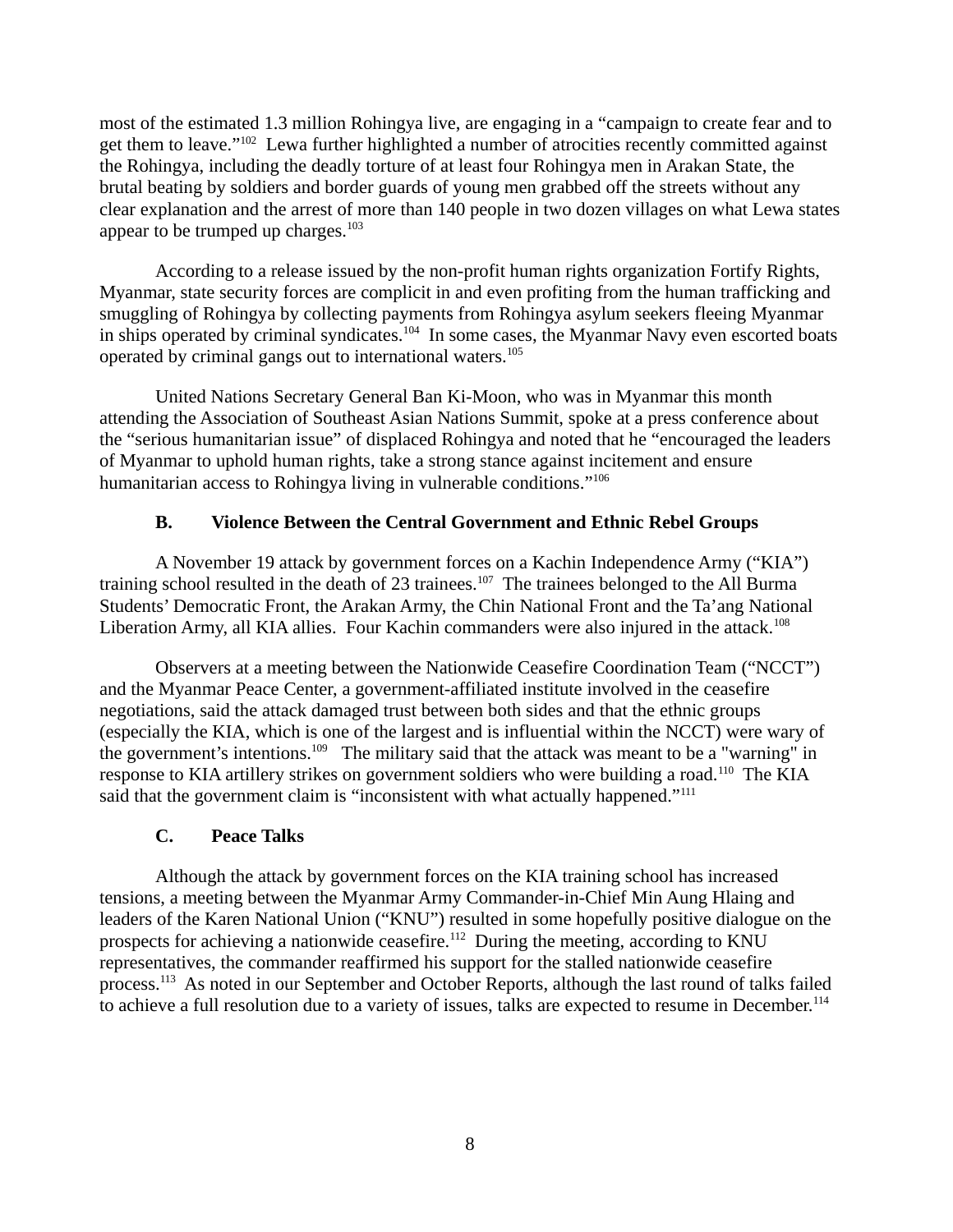1 Radio Free Asia, October 31, 2014: http://www.rfa.org/english/news/myanmar/obama-roundtable-11132014185543.html; Radio Free Asia, October 30, 2010: http://www.rfa.org/english/news/myanmar/telephone-10302014221005.html. 2 *Id*. 3 Wall Street Journal, November 14, 2014: http://online.wsj.com/articles/obama-wraps-up-myanmar-visit-with-call-to-speed-reforms-1416017638? KEYWORDS=myanmar. 4 Wall Street Journal, October 31, 2014: http://blogs.wsj.com/riskandcompliance/2014/10/31/new-blacklisting-shows-myanmar-business-still-perilou s/?KEYWORDS=myanmar. 5 Radio Free Asia, November 10, 2014: http://www.rfa.org/english/news/myanmar/sanctions-11102014191137.html. 6 Radio Free Asia, November 7, 2014: http://www.rfa.org/english/news/myanmar/harvard-report-11072014162901.html. 7 *Id*. 8 The Irrawaddy, November 29, 2014: http://www.irrawaddy.org/interview/myanmar-needs-talk-deal-past.html. 9 Wall Street Journal, November 18, 2014: http://online.wsj.com/articles/bank-of-tokyo-to-pay-315-million-in-new-penalties-to-n-y-regulator-14163314 52?KEYWORDS=myanmar. 10 The Irrawaddy, November 28, 2014: http://www.irrawaddy.org/burma/letpadaung-mine-development-risks-abuses-amnesty.html. 11 *Id.* 12 Bloomberg Business Week, November 10, 2014: http://www.businessweek.com/ap/2014-11-10/myanmar-parliament-denounces-us-blacklisting. 13 *Id*. 14 Democratic Voice of Burma, November 25, 2014: https://www.dvb.no/news/upper-house-votes-to-adopt-pr-nationwide/46068. 15 *Id*. 16 *Id*. 17 Reuters, November 27, 2014: http://uk.reuters.com/article/2014/11/26/uk-myanmar-constitution-idUKKCN0JA04T20141126. 18 *Id*. 19 *Id*. 20 *Id.* 21 Bloomberg Business Week, November 6, 2014: http://www.businessweek.com/ap/2014-11-06/wife-signs-of-torture-on-body-of-myanmar-reporter. 22 *Id*. 23 *Id*. 24 Mizzima, November 14, 2014: http://www.mizzima.com/mizzima-news/media/item/14756-ngo-calls-on-myanmar-to-uphold-media-freedo m/14756-ngo-calls-on-myanmar-to-uphold-media-freedom. 25 *Id*. 26 Huffington Post, November 14, 2014: http://www.huffingtonpost.com/2014/11/14/obama-myanmar-china-press-freedom\_n\_6156456.html. 27 *Supra* note 21. 28 Religion News Service, November 19, 2014: http://brianpellot.religionnews.com/2014/11/19/myanmar-journalists-draft-religion-newswriters-resolution-c overing-religious-freedom-conflict/. 29 The Irrawaddy, November 10, 2014: http://www.irrawaddy.org/burma/protesters-allege-corruption-judge-irrawaddy-division.html. 30 *Id*. 31 The Toronto Star, November 7, 2014: http://www.theguardian.com/world/2014/nov/07/burma-state-security-forces-profit-trafficking-rohingya-mus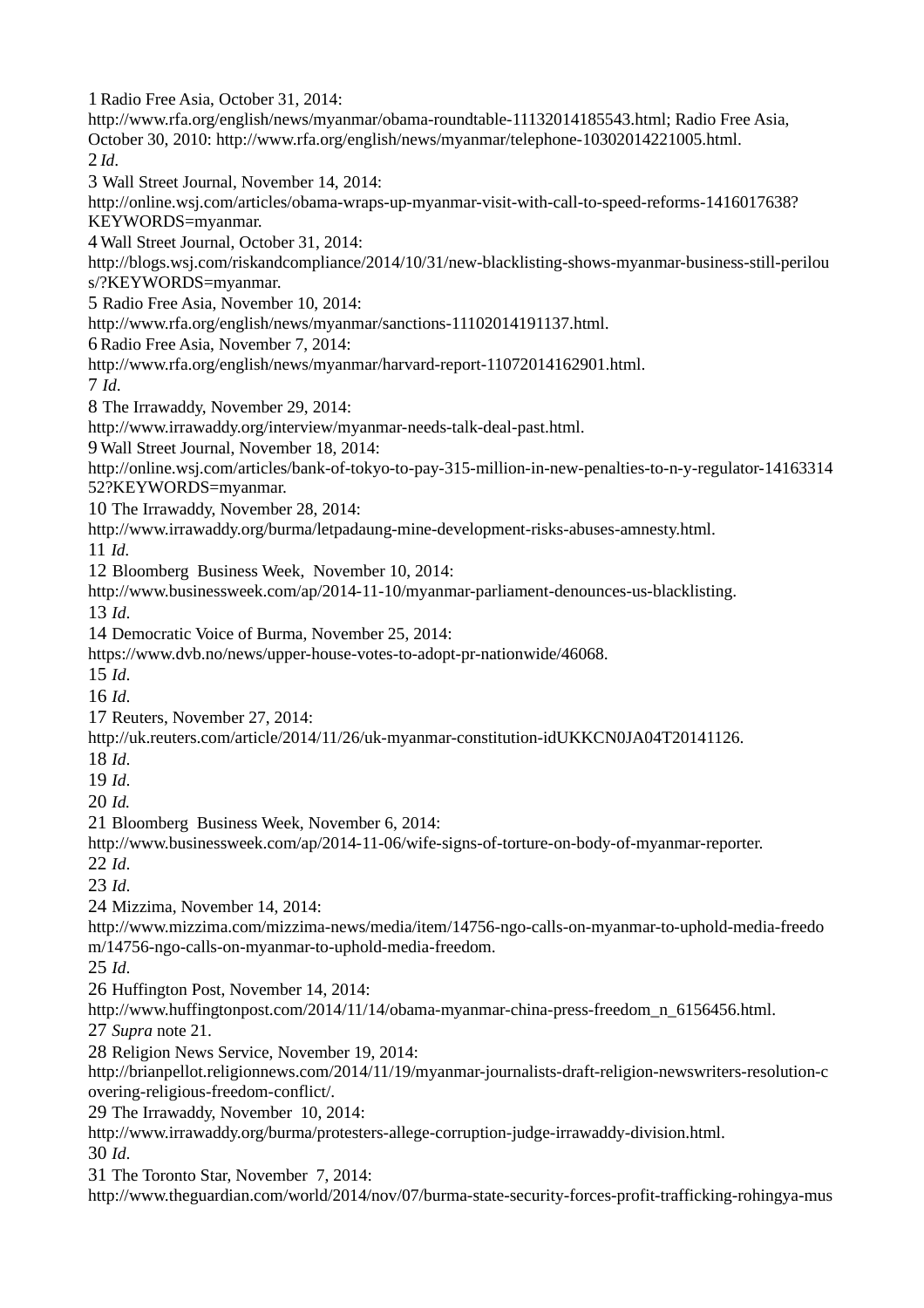lims.

The Irrawaddy, November 13, 2014:

http://www.irrawaddy.org/burma/parliament-votes-boost-pay-lawmakers-civil-servants.html.

*Id*.

 Remarks by President Obama After Bilateral Meeting with President Thein Sein of Burma, November 13, 2014:

http://www.whitehouse.gov/the-press-office/2014/11/13/remarks-president-obama-after-bilateral-meeting-pre sident-thein-sein-bur.

*Id*.

*Id*.

Fact Sheet: New Initiative to Improve Labor Rights in Burma, November 13, 2014:

http://www.whitehouse.gov/the-press-office/2014/11/13/fact-sheet-new-initiative-improve-labor-rights-burm a.

The Irrawaddy, November 28, 2014:

http://www.irrawaddy.org/business/uk-mps-group-urges-return-burma-sanctions-abuses-dont-stop.html. Radio Free Asia, November 5, 2014:

http://www.rfa.org/english/news/myanmar/top-level-meeting-11052014184344.html.

*Id*.

*Id*.

The Huffington Post, November 14, 2014:

http://www.huffingtonpost.com/2014/11/14/obama-suu-kyi-myanmar\_n\_6156608.html.

*Id*.

*Id*.

The Irrawaddy, November 3, 2014:

http://www.irrawaddy.org/burma/remaining-political-prisoners-committed-crimes-govt.html

*Id*.

*Id*.

*Id*.

The Irrawaddy, November 26, 2014:

http://www.irrawaddy.org/burma/former-political-prisoner-allowed-run-rangoon-office.html

*Id*.

*Id*.

Mizzima, November 18, 2014:

http://www.mizzima.com/business/service/item/14912-securities-rules-ready-for-yangon-stock-exchange/149 12-securities-rules-ready-for-yangon-stock-exchange

*Id.*

*Id.*

Myanmar Times, November 26, 2014:

http://www.mmtimes.com/index.php/business/12338-stay-tuned-for-mobile-banking-services-from-yoma-an d-telenor-say-ceos.html

*Id.*

*Id.*

The Irrawaddy, November 26, 2014:

http://www.irrawaddy.org/business/rangoon-power-board-seek-private-sector-involvement-2015.html *Id.*

*Id.*

*Id.*

BBC News, November 21, 2014: http://www.bbc.com/news/business-30139678.

Bangkok Post, November 25, 2014:

http://www.bangkokpost.com/business/news/445343/eu-bets-big-on-myanmar-social-political-development. *Id.*

Myanmar Business Network, November 13, 2014:

http://www.myanmar-business.org/2014/11/japan-offers-myanmar-250-mln-usd-loan.html.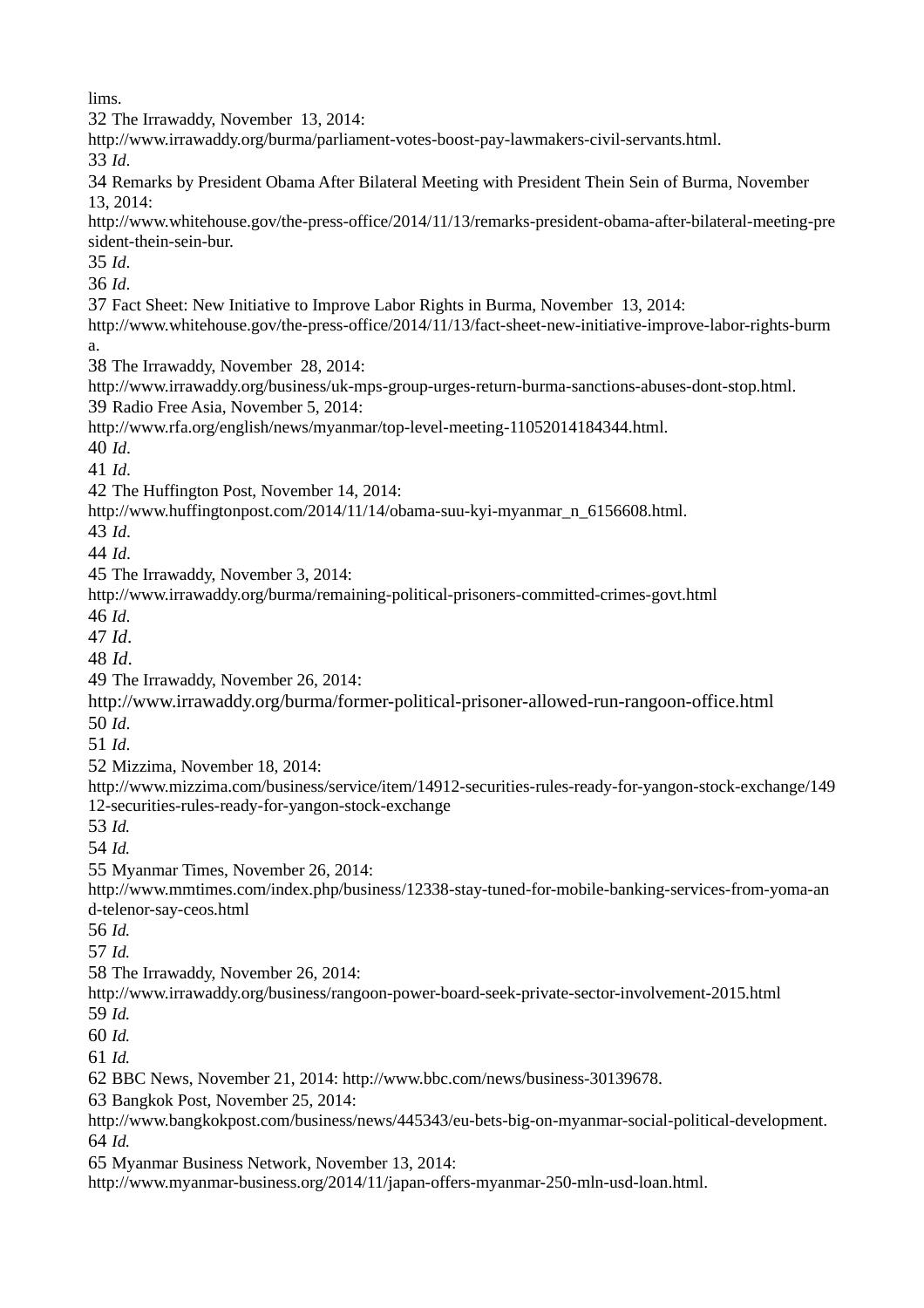Myanmar Business Network, November 11, 2014: http://www.myanmar-business.org/2014/11/belarus-ready-to-invest-in-myanmar.html. Myanmar Business Network, November 16, 2014: http://www.myanmar-business.org/2014/11/china-tops-investor-list.html. *Id.* Myanmar Business Network, November 15, 2014: http://www.myanmar-business.org/2014/11/china-myanmar-sign-78-billion-of-deals.html. Myanmar Business Network, November 13, 2014: http://www.myanmar-business.org/2014/11/1-in-4-asian-firms-eyeing-myanmar.html. Eleven Myanmar, November 17, 2014: http://www.elevenmyanmar.com/index.php? option=com\_content&view=article&id=8118:bmw-s-motorcar-showroom-service-center-and-s3-center-open ed-in-yangon&catid=33&Itemid=356. Myanmar Business Network, November 11, 2014: http://www.myanmar-business.org/2014/11/myanmar-plans-41-new-power-plants-in-15.html. *Id. Supra* note 69. Myanmar Business Network, November 25, 2014: http://www.myanmar-business.org/2014/11/us-power-giant-ge-to-boost-myanmar.html. Oxford Business Group, November 14, 2014: http://www.oxfordbusinessgroup.com/news/building-surge-continues-myanmar. Myanmar Business Network, November 17, 2014: http://www.myanmar-business.org/2014/11/yangon-high-end-residential-supply-to.html. Myanmar Business Network, November 20, 2014: http://www.myanmar-business.org/2014/11/philippines-ayala-land-enters-booming.html. Eleven Myanmar, November 16, 2014: http://www.elevenmyanmar.com/index.php? option=com\_content&view=article&id=8113:french-cement-giant-opens-depot-expecting-building-boom&c atid=33&Itemid=356. *Id.* BBC News, November 21, 2014: http://www.bbc.com/news/business-30147982. Myanmar Business Network, November 21, 2014: http://www.myanmar-business.org/2014/11/myanmar-tech-startup-nex-gets-european.html. *Id.* Myanmar Business Network, November 21, 2014: http://www.myanmar-business.org/2014/11/market-open-for-more-isp-players.html. The Irrawaddy, November 12, 2014: http://www.irrawaddy.org/burma/land-disputes-leading-cause-human-rights-complaints.html. *Id. Id. Id. Id. Id.* The Democratic Voice of Burma, November 6, 2014: https://www.dvb.no/news/ngos-say-ethnic-areas-have-no-virgin-lands-burma-myanmar/45693. *Id. Id. Id. Id. Id.* The Democratic Voice of Burma, November 18, 2014: https://www.dvb.no/news/nattalin-farmers-march-for-misappropriated-lands-burma-myanmar/45947. *Id. Id.*

*Id.*